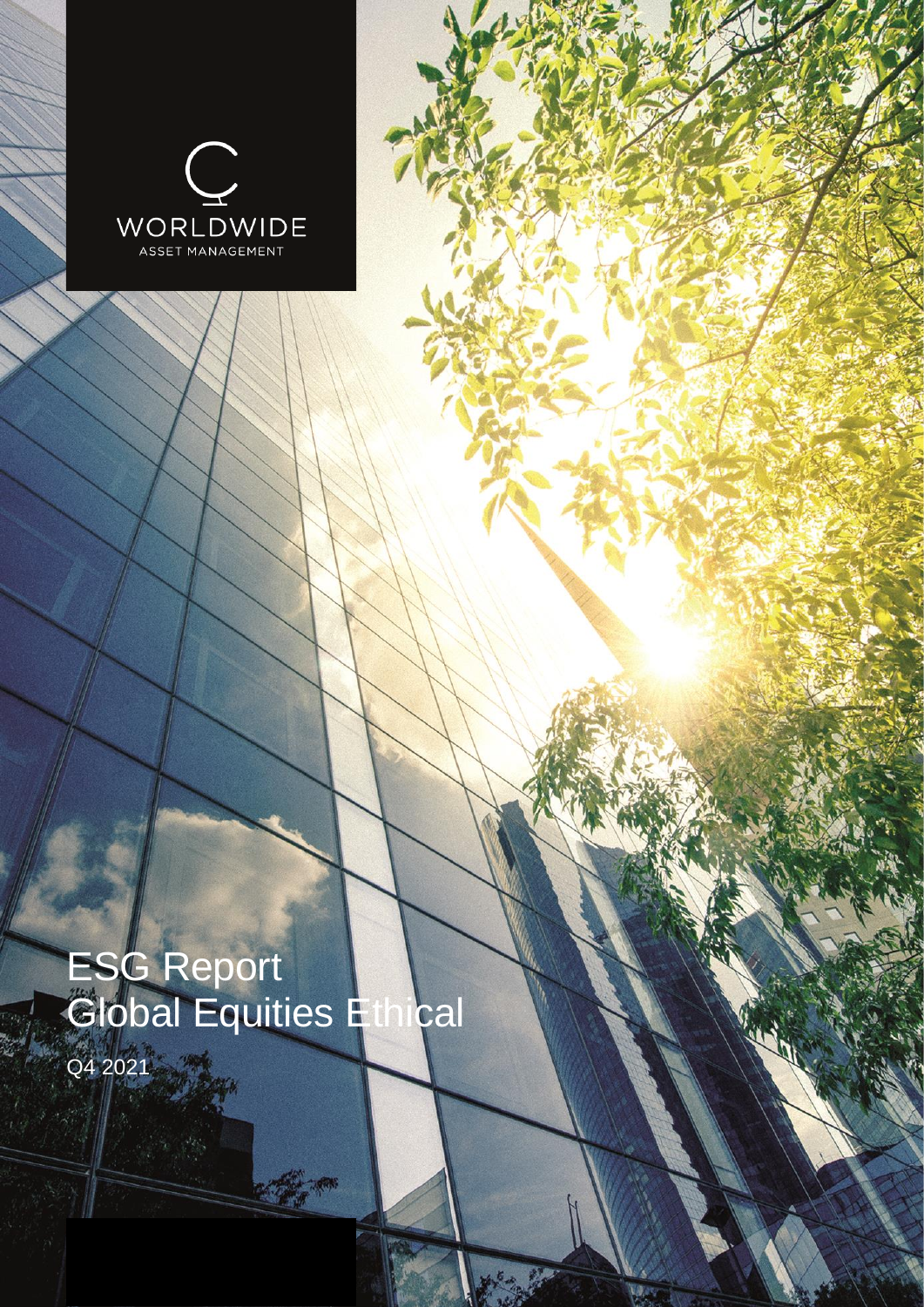

# **ESG RISK RATING**

The table below includes ESG Risk scores on the current holdings in the portfolio. The ESG Risk scores are the ESG rank assigned by Sustainalytics on a 1-to-100 scale (1 being the highest score and 100 being the lowest score).

Risk Management and Risk Exposure are the two main components of the overall score, assessing the ESG risk of the individual company and how well the company addresses and manages these risks. The table illustrates the aggregated portfolio scores and the distribution of the holdings scored by Risk Exposure and Risk Management as a percentage of the total portfolio.

|                         |                   | <b>ESG Risk Rating</b> | <b>Risk</b><br><b>Management</b> | <b>Risk Exposure</b> |  |  |
|-------------------------|-------------------|------------------------|----------------------------------|----------------------|--|--|
| Average<br><b>Score</b> |                   | 18                     | 53                               | 37                   |  |  |
|                         |                   |                        | <b>Exposure</b>                  |                      |  |  |
|                         | <b>Management</b> | Low                    | <b>Medium</b>                    | High                 |  |  |
|                         | Strong            | 34%                    | 31%                              | 3%                   |  |  |
|                         | Average           | 14%                    | 17%                              | $0\%$                |  |  |
|                         | <b>Weak</b>       | $0\%$                  | 0%                               | 0%                   |  |  |

*Source: Sustainalytics, December 2021*

# **QUARTERLY HIGHLIGHTS**

In October 2021, we released our first Annual Sustainability and TCFD report. Since committing to TCFD (Taskforce on Climate-related Financial Disclosures) as an official supporter about a year before releasing our initial report, we have worked with the framework to apply on firm-level as well as integrate into investments practices. Besides addressing climate-related financial implications, the annual sustainability report also includes insights on our stewardship activities. The report is available on our website <https://cworldwide.com/downloads/sustainable-investing/>

A significant ESG event during the last quarter of 2021was the COP26 in Glasgow. Before the long-awaited climate summit, there was hope that governments and policymakers would agree on new sharpened and ambitious though feasible climate targets. Before COP26, the International Energy Agency (IEA) said that 40% of the world's existing 8,500 coal-fired power plants must be closed by 2030, and no new ones built, to stay within the 1.5 degrees limit from the Paris climate agreement.

The conference made progress on cutting GHG emissions. However, at the last minute of the summit, the final deal agreed upon dropped the wording calling for 'phase out' of coal-fired power to rather 'phase down', predominately due to pressure from fossil fuel-dependent countries such as China and India. But at least the deal included wording on cutting fossil fuels, which despite being an obvious target of the climate future, has not until now been included in previous COP agreements.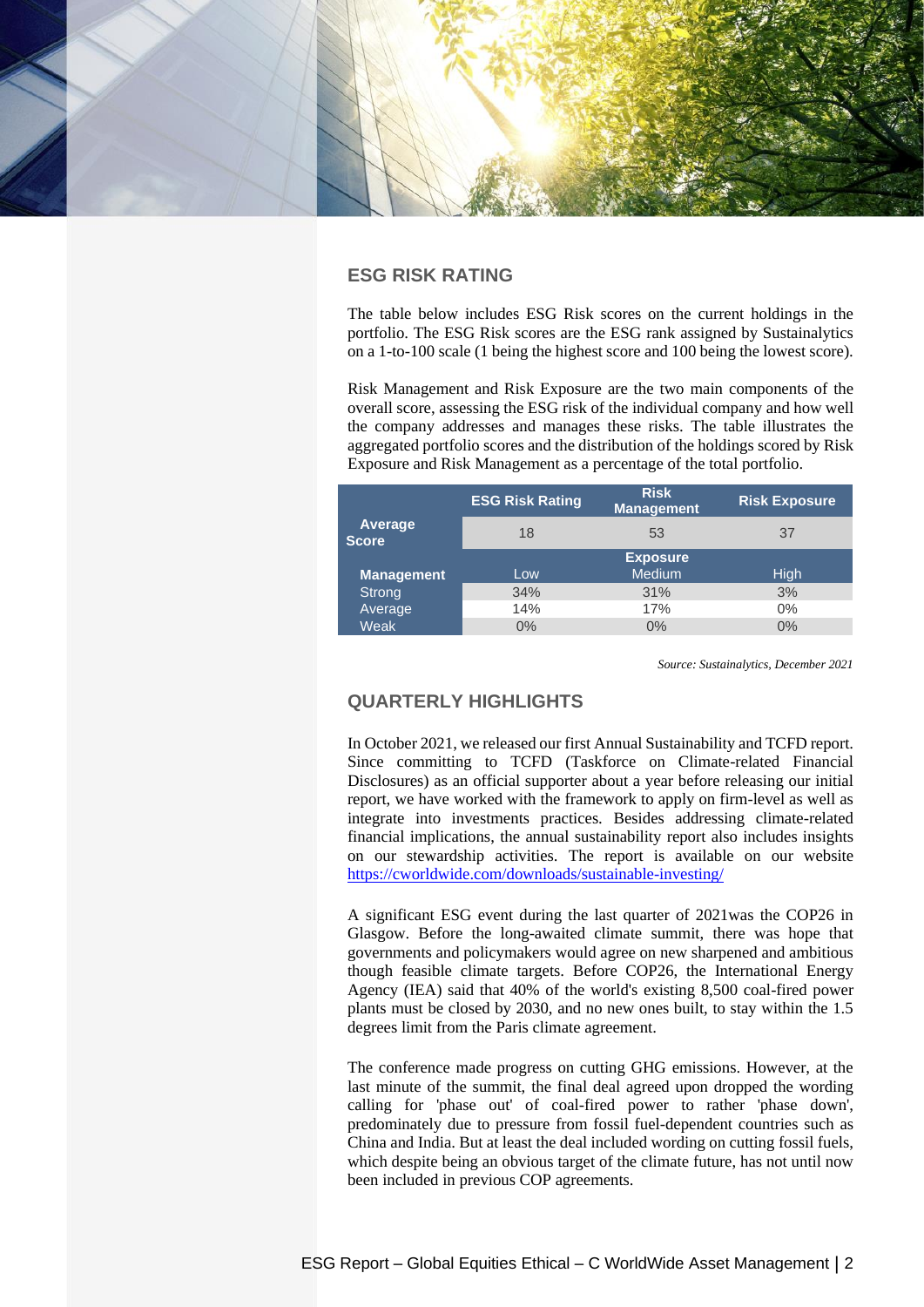

Back from the COP26, the EU continues its work on the EU Taxonomy. Discussions are currently taking place on how to categorise energy sources, and in particular heavy discussions and lobbying about nuclear power – is it green and part of the solution for the energy transition or is it a classical brown fossil fuel? In a draft proposal issued on New Year's Eve, gas and nuclear energy projects could be included in the EU. Taxonomy under environmentally sustainable economic activities, allowing companies within these industries to receive funding to help the EU meet its goal of net-zero emissions by 2050. This is just one way to manage the global net-zero commitment. Corporates and asset managers continue to have to navigate in more or less developed regulation across the globe, where also the US, Hong Kong, Taiwan, Singapore, South Korea, China, and Australia, to name a few, are all working with different sustainable investment frameworks and codes.

The outcomes from COP26 and governmental regulations and frameworks will continue to affect companies and the global markets we invest in. For us specifically, climate and emission abatement plans are part of the ongoing engagements with our investee companies. As addressed in our quarterly ESG report from Q3 2020, 9 companies in the portfolio were committed to the Science-based Targets Initiative (SBTi). However, only 4 of the 30 companies in the portfolio had net-zero targets that included scope three emissions, aligned with a 1.5-degree scenario, and were approved by SBTi. Today that number has increased to 19 committed companies and 13 of 29 companies with approved targets by SBTi, respectively.

As 2021 has seen an increased commitment from companies to commit to GHG emission reduction plans and targets, for 2022, we foresee that a lot more focus will be on how to actually reduce GHG emissions and on how climate focus will broaden to an environmental focus, in particular with a focus on biodiversity.

A few initiatives that we know from the recent years' strong focus on climate have been launched as nature initiatives. These include Nature Action 100 (as Climate Action 100+) and the Taskforce on Nature-related Financial Disclosures (TNFD) (as TCFD). We are still in the infancy stages, but we believe the initiatives will gain traction once the final framework has been published during 2022 and the beginning of 2023, respectively.

# **DIRECT ENGAGEMENT**

We participated in several engagement calls during the quarter. These include meetings with Assa Abloy, First Republic Bank, Procter & Gamble and Bank Central Asia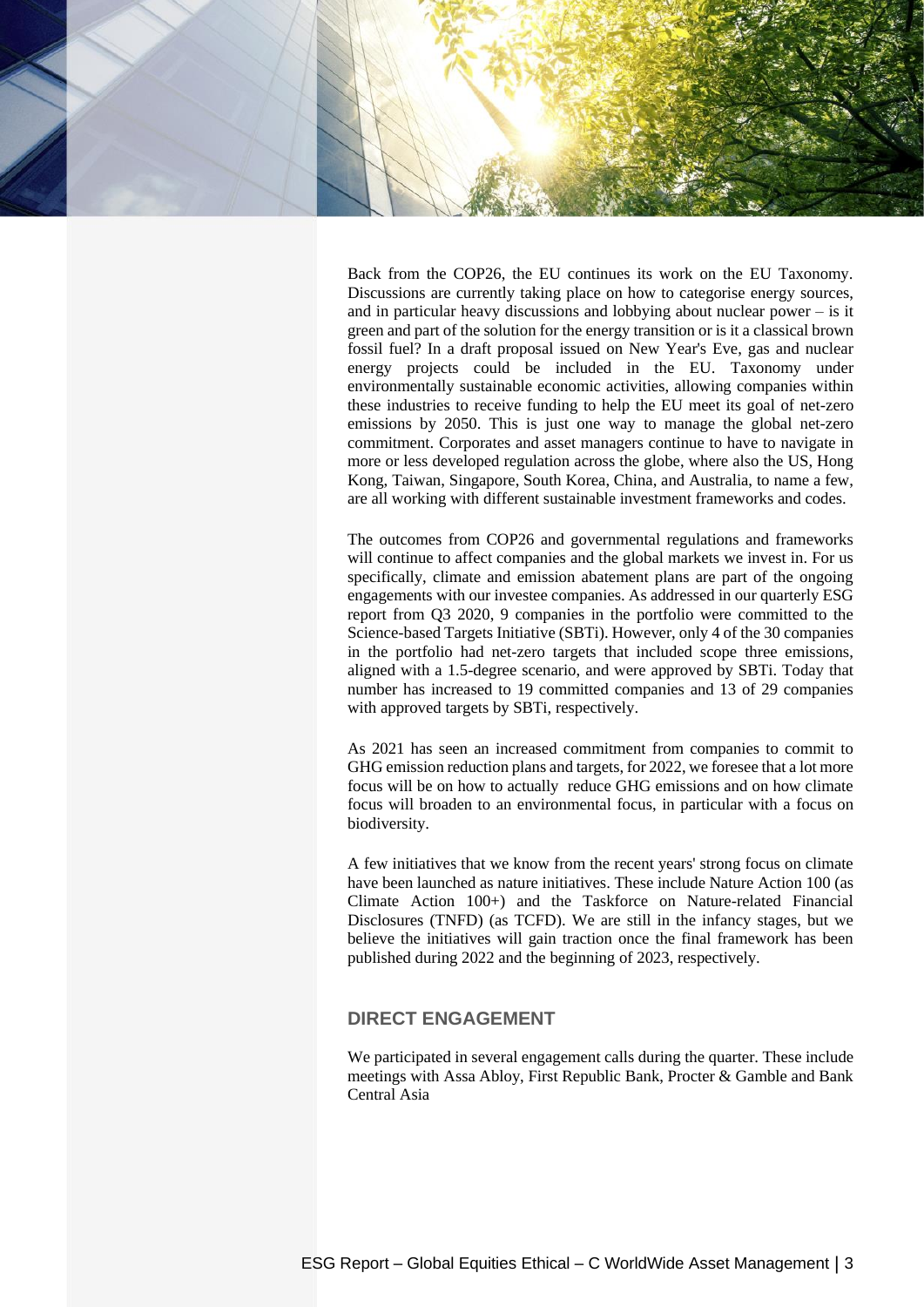

#### **Assa Abloy**

We attended Assa Abloy's annual Sustainability Roundtable in November. For several years, the Swedish company has hosted these roundtables to meet stakeholder demand for increased information and disclosure on ESG topics. Assa Abloy has a dedicated and structured emission reduction programme, including changing the blowing mechanism in automatic doors from freon to a water-based alternative, which has reduced the company's carbon footprint significantly. Additionally, Assa Abloy is giving all sites an energy overhaul to optimise solutions, e.g., installing energy meters on plants to constantly monitor usage and using IoT in facility equipment for internal communication between equipment to reduce energy consumption. This also forms part of Assa Abloy's commitment to the SBT, where its emission reduction plan is currently being reviewed. Furthermore, the company will start to align climate reporting with the TCFD framework for its 2021 sustainability report.

Smart innovation is one of Assa Abloy's focus areas for its sustainability program. This includes developing more innovative and better packaging by reducing materials and using recycled paper. Additionally, innovation within doors, e.g. innovative sealing systems that could be used in areas with increased risk of extreme weather. As well as a new intelligent key technology where the key generates its energy for intelligent technology solutions. We left the roundtable with a confirmed belief that Assa Abloy has strong sustainability commitments that will benefit the company's future competitive positioning.

#### **First Republic Bank**

In November, First Republic Bank announced expanded commitments within climate action. In a meeting with the company, we discussed the bank's target to achieve carbon neutrality for scopes 1, 2 and 3 already in 2021. This was accomplished through on-site solar, green power agreements and renewable energy credits, energy reduction initiatives and the purchase of carbon offsets from projects located in First Republic Bank's markets to offset the remaining emissions fully. First Republic Bank has purchased 100% renewable energy to cover its projected full-year 2021 electricity needs. We discussed the use of offsets in addition to the many initiatives already taken to decrease emissions. The use of offsets is likely to be reduced as the sustainable business journey continues.

Furthermore, we discussed First Republic Bank's position of not lending to to businesses operating in a number of "environmentally sensitive" industries. Some of these industries though are currently very topical and being heavily discussed, and in our view could actually still form part of the energy transition and hence be part of the solution. First Republic Bank argued that this was its first step in meeting stakeholder demands but could likely be fine-tuned in the future as market and carbon discussions evolve.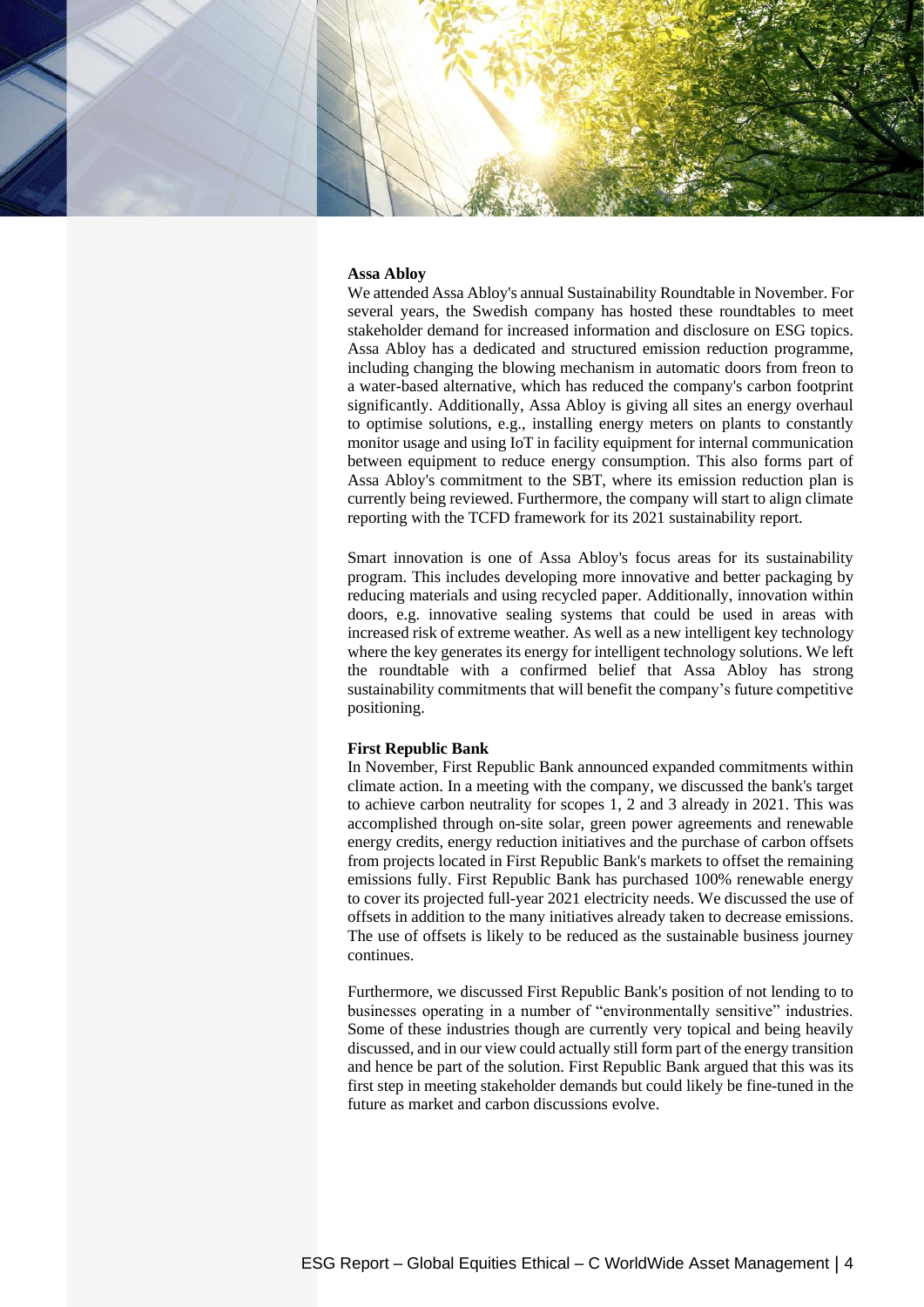

# **Bank Central Asia (BCA)**

Despite having met BCA multiple times, this was our first dedicated ESG meeting. Our focus for the meeting was to understand the sustainability efforts at BCA better even though the bank is quite strong in the field already, especially considering its origin and standards in general in Asia might have thought otherwise. BCA was one of the first financial institutions in Indonesia to work with ESG, which has since been supported by governmental requirements introduced in 2017. We discussed sustainable finance, including lending to the palm oil industry, where BCA has set a target that all plantations must be sustainable-certified to receive lending. Currently, 70% of the palm oil exposure has this certification. We also discussed data privacy and security and the emphasis that BCA put on the education and training of all employees regularly to secure a strong knowledge level and tight safety net. Finally, we discussed the board structure and remuneration systems, where executive management KPIs, including the CFO, are linked to ESG.

## **Procter & Gamble (P&G)**

The main discussion topics with P&G were palm oil activities and the executive director's commitment to sustainability issues, mainly deforestation and biodiversity. Within environmental issues, P&G has four key focus areas Climate, Forestry, Water and Plastic Packaging.

P&G is working heavily to develop the palm oil industry in a more sustainable direction, including certified sustainable palm oil. However, certification is not sufficient for the industry to identify issues within palm oil supply. P&G has published its findings in a report recognised by NGOs to take action and make a change. In Malaysia, P&G cooperates with one of its larger palm oil suppliers, FGV. Although FGV is accused of controversial practices, P&G continues to stay engaged to effect change and be more transparent in its development, including working with fair labour associations to continue positive development. Besides the social side of the palm oil industry, P&G uses Earthqualizer satellite mapping to proactively monitor any potential deforestation in the palm oil supply chain beyond the mills to the plantation level.

We also discussed executive management's commitment to sustainable developments in the company. In particular, since last year's shareholder majority vote to increase efforts to mitigate deforestation and associated human impact. In October, P&G launched its ESG Investor Portal, making it easier for stakeholders to find sustainability-related information and report progress. An ESG factor will be applied to the P&G STAR award compensation program for senior executives this fiscal year. The factor will range from 80-120% based on an assessment of progress towards specific long-term sustainability goals. We find that P&G has introduced some good initiatives within its ESG programme that is likely to develop in a positive direction in the future, even though there is still work to be done.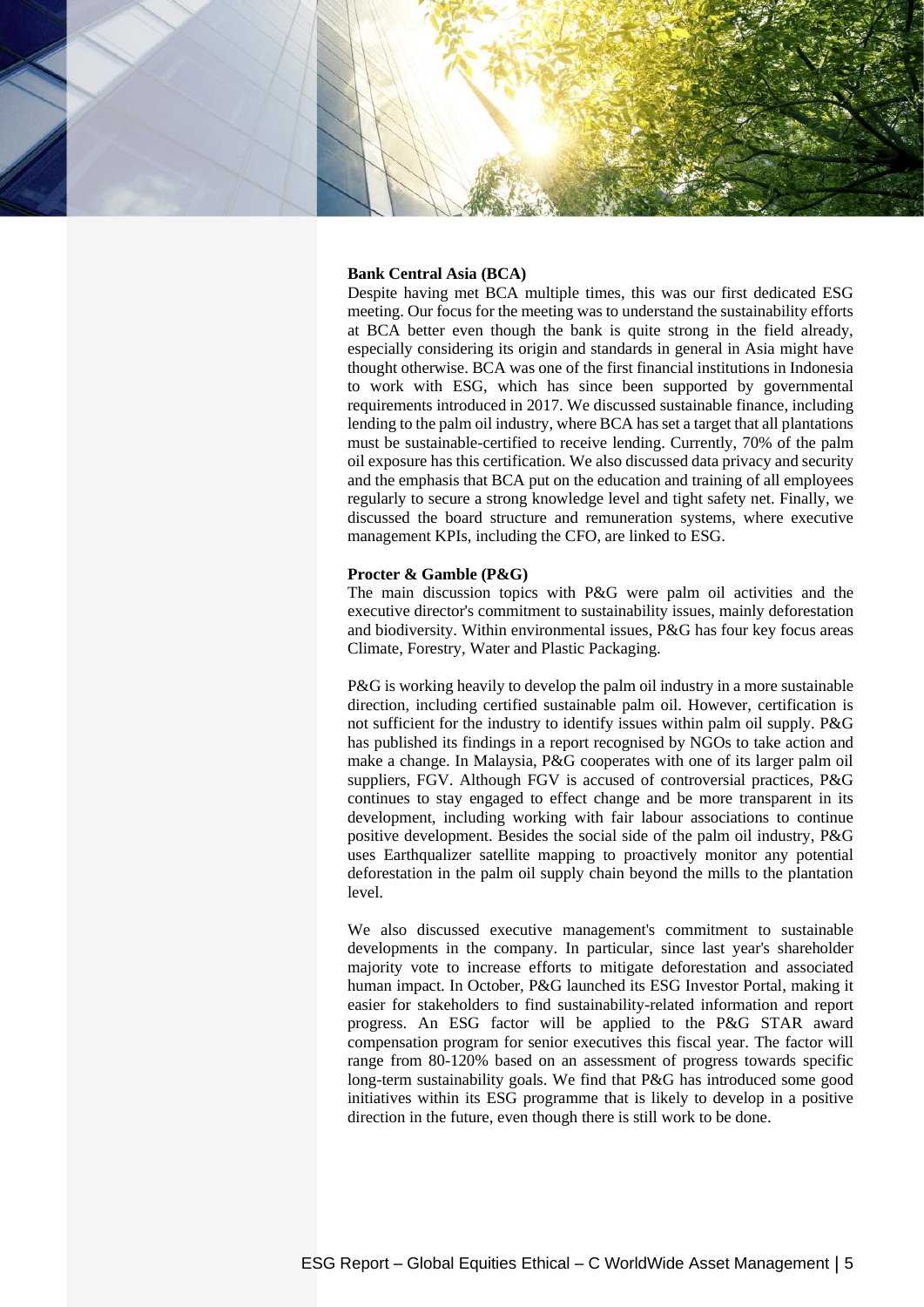

# **COLLECTIVE ENGAGEMENT**

Through our cooperation with Sustainalytics, we are currently actively engaging with the following companies in the Global Equities Ethical portfolio.

### **Nestlé**

## *Child Labour in Cocoa*

The cocoa industry has been criticised for its association with child labour in its supply chain for more than fifteen years, with a particular exposure in the Ivory Coast, Ghana, Nigeria and Cameroon. About 70 per cent of the world's cocoa beans are produced in these countries. Overall, Nestlé has taken several measures concerning the change objectives but lacks an approach to measure and improve farmer income. According to Sustainalytics, Nestlé needs to demonstrate child labour monitoring and remediation systems progress. Moreover, showing how they contribute to an environment that fosters children's rights, especially regarding access to education. Furthermore, Nestlé should demonstrate progress towards a living income for cocoa-growing farmers in Ivory Coast and Ghana.

#### **Amazon.com**

#### *Freedom Association*

There has been a significant focus on Amazon due to the alleged allegation concerning several anti-union strategies. Since February 2020, at least 37 charges across 20 cities in the U.S. have been filed against Amazon for interfering with workers' rights to organise or form join a union. Amazon has been challenging to engage with. Sustainalytics' collective engagement results in 2021 have been limited due to hesitance regarding the continued productive dialogue established in 2020. The case concerning freedom of association has not been discussed with the company. Sustainalytics will continue to focus on Amazon's disclosure of related key metrics, prioritizations and target-setting. The disclosures are needed to understand to what extent its approach effectively addresses concerns and opportunities to improve, ultimately avoiding reoccurring workforce-related matters.

#### *Occupational Health and Safety*

Over the past several years, Amazon has experienced recurring health and safety issues at its operations. Allegations of poor and stressful working conditions have negatively affected the mental state of the company's warehouse workers. Amazon has faced repeated protests by its staff globally regarding dangerous working conditions. In 2021, the company has replied sporadically and has not agreed to continue the dialogue. The company has requested the questions proposed for the next engagement call to decide whether to agree to a conference call. The questions will be sent over and, if the company is not agreeable, further steps will be considered to bring the company into conversation on the substantive issues of the case.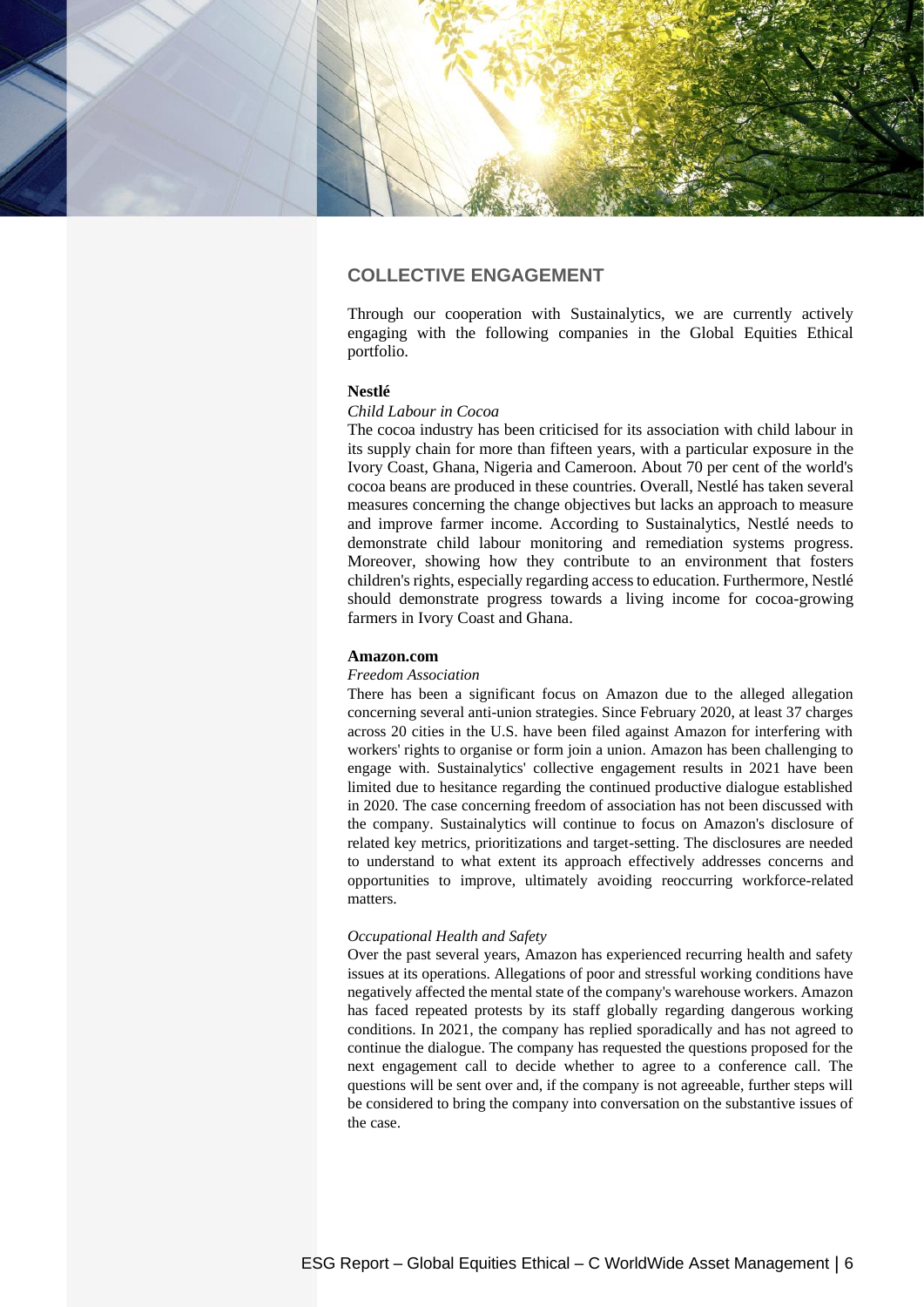

## **Samsung Electronics**

# *Bribery and Corruption*

For several years, Samsung has struggled with accusations regarding a corruption scheme with former high-level executives. The reported practices could violate the U.N. Global Compact Principle 10 on corruption and the corresponding Guideline VII of the OECD Guidelines for Multinational Enterprises. Samsung has carried out various measures to strengthen its governance structure and compliance programme. In general, the company has been open and willing to discuss the issues related to the corruption scandal and its ethics and compliance work with Sustainalytics. The next step is to further assess Samsung based on their 2021 Sustainability Report, leading to potential recommendations and strengthening measures to ensure sustainable progress.

#### **Thermo Fisher Scientific**

# *Involvement with Entities Violating Human Rights*

Dialogue with Thermo Fisher has been productive. The company was open to discussion and indicated that it was addressing the concerns raised. A conference call was held with Thermo Fisher in November 2021. The first call focused on the engagement process and building the relationship. The company made clear its interest in engaging openly on the topic and clarified that its initial reticence had to do with understanding the process and Sustainalytics' engagement perspective better. Thermo Fisher stated that internal policy existed but would prepare a version for public disclosure. End of 2021, the company displayed on their website their commitment to conducting business ethically and being aligned with the laws of the countries they operate within. According to their United Nations Global Compact membership, they also established their commitment to the Ten Principles on human rights, labour, and anti-corruption. The next engagement call is expected to be held during the first quarter of 2022.

# **NEW POSITIONS DURING Q4 2021**

During the quarter, we initiated positions in Adobe and Assa Abloy.

#### **Adobe**

Adobe provides content creation, document management, and digital marketing and advertising software and services to creative professionals and marketers for creating, managing, delivering, measuring, optimising, and engaging with compelling content on multiple operating systems, devices and media. The company is particularly well-known for its Photoshop and Acrobat products. The company has a low ESG risk score and no significant controversies. Key ESG topics to consider are corporate governance, human capital, and data privacy and security.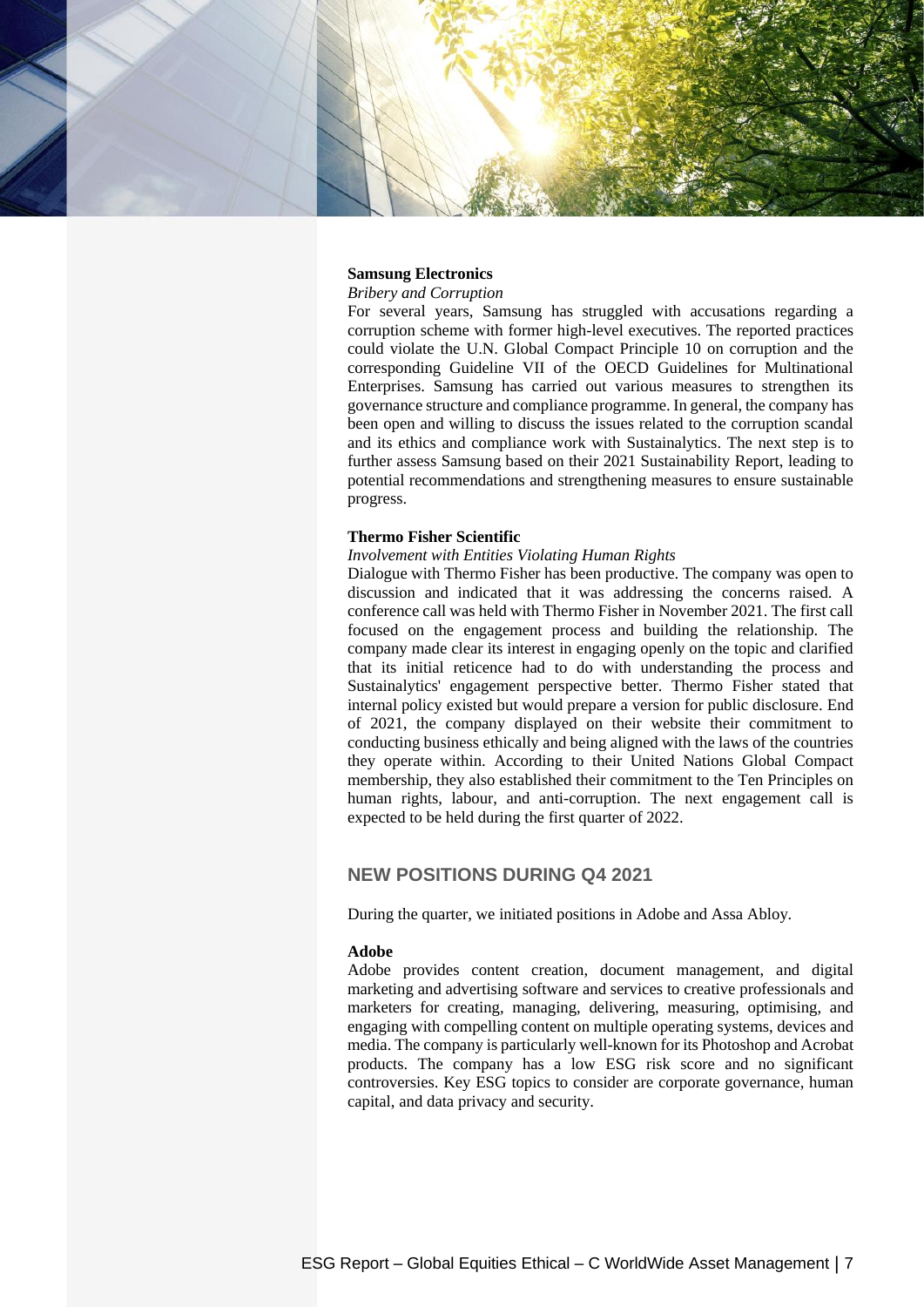

#### **Assa Abloy**

Assa Abloy has the world's most extensive installed base of locks, protecting some of the most security-sensitive buildings, including the European Parliament in Brussels. The company's product base is centred on electromechanical locks, which require identification to unlock with a key card, biometric scan, or PIN. Assa Abloy's products are sold directly to security systems integrators, locksmiths, hardware stores, and original equipment manufacturers. The company has a low ESG risk score and no evidence of controversies. Key ESG topics to consider are corporate governance, the environmental and social impact of its products, and carbon emission management.

# **CLIMATE IMPACT**

Our approach to a more sustainable future matter now more than ever. We use data from the Science Based Targets Initiative (SBTi) and the Transition Pathway Initiative (TPI) to assess the impact of climate risk in our portfolio.

We recently joined the Climate Action  $100+$  (CA100+) to accelerate our contribution to change. CA100+ is an active ownership network led by shareholders to improve the world's largest emitters' effort in addressing climate change. Our membership is aligned with our support of the Taskforce on Climate-related Financial Disclosure (TCFD), of which we became an official supporter in June 2020.

The tables on the next page summarise the current climate risk assessment of the portfolio. Firstly, we show the portfolio's carbon footprint compared with the benchmark. Secondly, we show how the portfolio aligns with the 2050 target of the Paris Agreement of a 1.5-degree net-zero scenario. Finally, we show the sectors contributing to GHG emissions based on the current portfolio.

Besides the climate risk assessment, we also show how many of the companies in the portfolio have climate targets and how ambitious these are. Currently, 72% of the portfolio's value is aligned with international climate goals. This includes ambitious targets set by the companies and committed and approved Science Based Targets (SBT).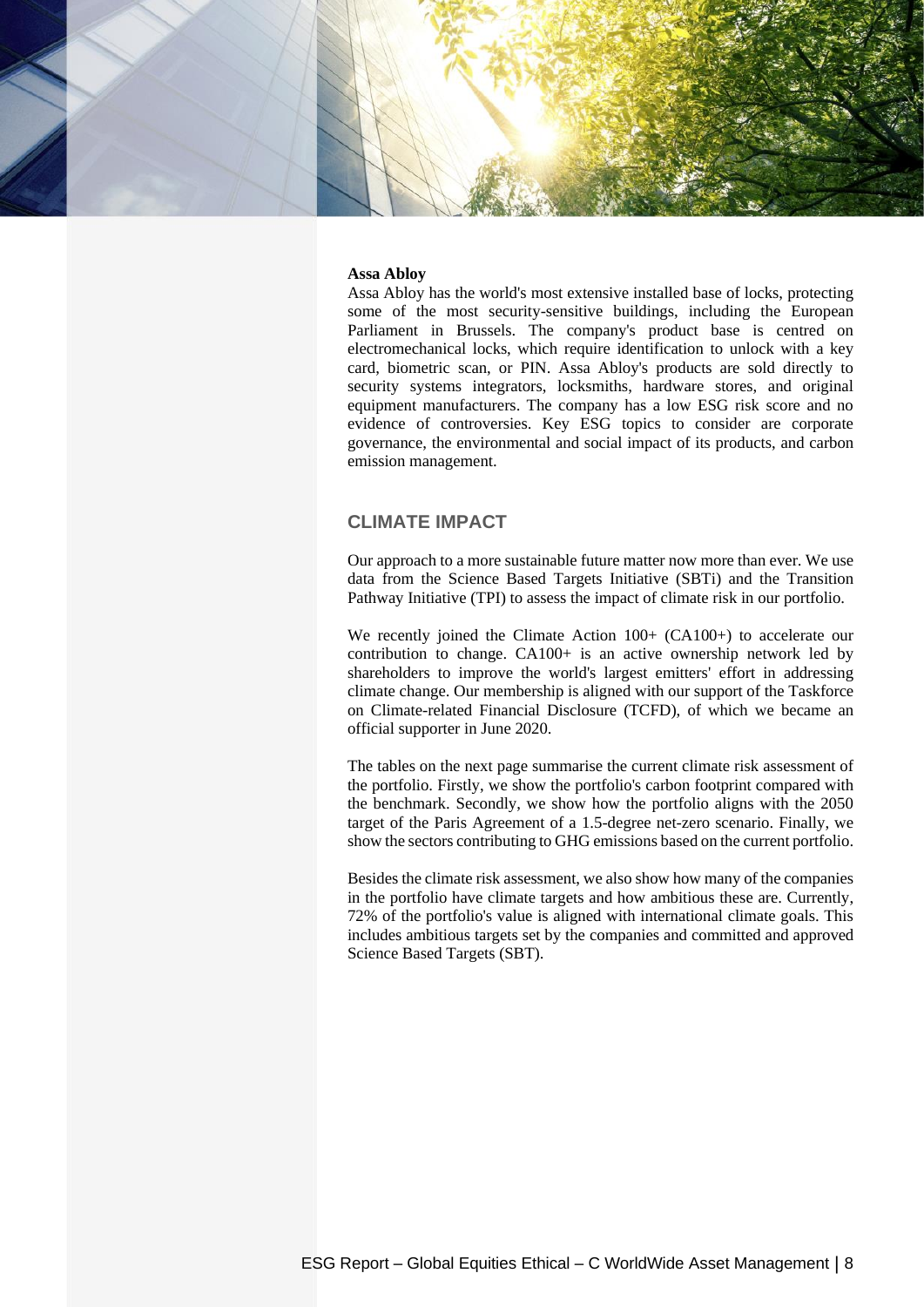

|                        | <b>Emission Exposure</b><br>tCO <sub>2</sub> e |               | <b>Relative Emission Exposure</b><br>tCO <sub>2</sub> e/mill. USD revenue | <b>Sustainable Development</b><br><b>Scenario</b> |  |  |
|------------------------|------------------------------------------------|---------------|---------------------------------------------------------------------------|---------------------------------------------------|--|--|
|                        | Scope 1 & 2                                    | Incl. Scope 3 | <b>Carbon Intensity</b>                                                   | 2050 Target Paris Aligned                         |  |  |
| <b>Portfolio</b>       | 6                                              | 23            | 27.36                                                                     | $-48.78%$                                         |  |  |
| <b>Benchmark</b>       | 90                                             | 367           | 202.99                                                                    | +195.07%                                          |  |  |
| <b>Net Performance</b> | 93.9%                                          | 93.6%         | 86.5%                                                                     | -                                                 |  |  |





# Climate Targets Assessment (% Portfolio Weight)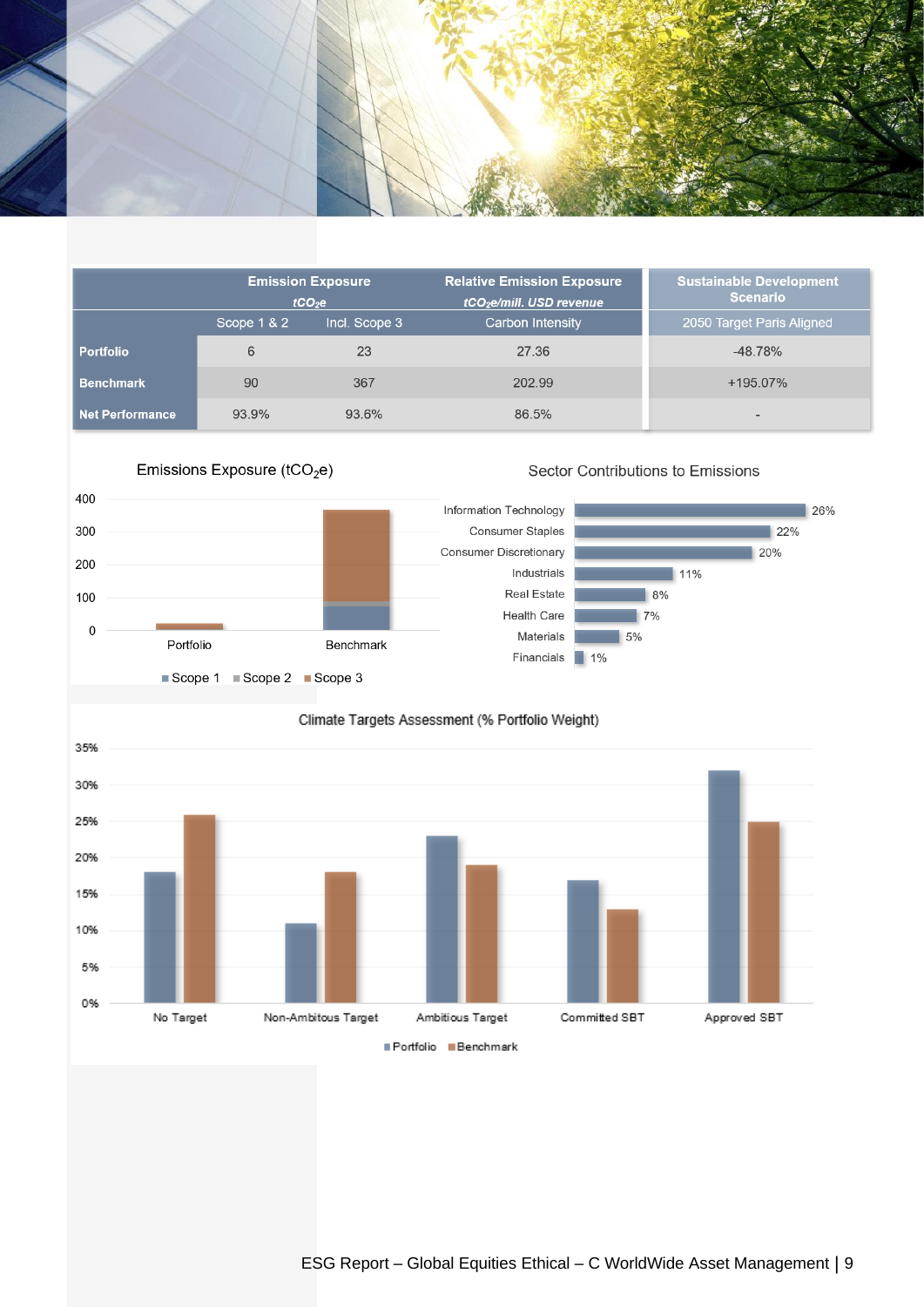

# **QUARTERLY VOTING STATUS**

A few US AGMs were on the agenda during the fourth quarter.

### **Procter & Gamble**

Following last year's majority supported shareholder proposal for P&G to increase actions to mitigate deforestation and associated human rights risks, there has not been much progress in the last 12 months. Hence, we voted against the re-election of the Governance and Public Responsibility Committee Chair Angela Braly (former ExxonMobil director) due to a lack of progressive change. We discussed the matter with P&G following the AGM, as also mentioned in the Engagement section above.

## **Microsoft**

Microsoft saw five shareholder proposals on its latest AGM. The majority are within social issues and governance. We voted against four of the five proposals, as detailed below.

#### *Report on gender/racial pay gap*

The U.S. has a different gender and racial statistics approach than the EU. The proposal suggests a very U.S. centric and somewhat politicised approach. It can lead to other variables being missed why one person has one pay and another has another. As there is no clear evidence that Microsoft is a laggard in this area, we voted against the proposal.

*Report on effectiveness of workplace sexual harassment policies* As Microsoft has already announced they will start to report on this item , support for this proposal seems redundant; hence we voted against it.

## *Report on Implementation of the Fair Change Business Pledge*

As Microsoft already addresses many of the requirements under this pledge, support for this proposal would make sense regarding further enhancement of existing D&I initiatives, and we voted for the proposal.

## *Report on lobbying activities aligned with company policies*

This proposal is a good idea, but it could be easy for Microsoft to report the lobbying activities that fit its policies. A better option may be that an independent entity makes this comparison. We thus voted against the proposal.

| Company                      | Type   | <b>Date</b>      | Proponent      | Proposal<br>Number | Proposal text                                               | Voting policy<br>recommendation instruction management | Vote    | Vote against |
|------------------------------|--------|------------------|----------------|--------------------|-------------------------------------------------------------|--------------------------------------------------------|---------|--------------|
| The Procter & Gamble Company | Annual | 12 October 2021  | Management 1b  |                    | Elect Director Angela F. Braly                              | Against                                                | Against | Yes          |
| <b>Microsoft Corporation</b> | Annual | 30 November 2021 | Share Holder 8 |                    | Report on Implementation of the Fair Chance Business Pledge | For                                                    | For     | Yes          |